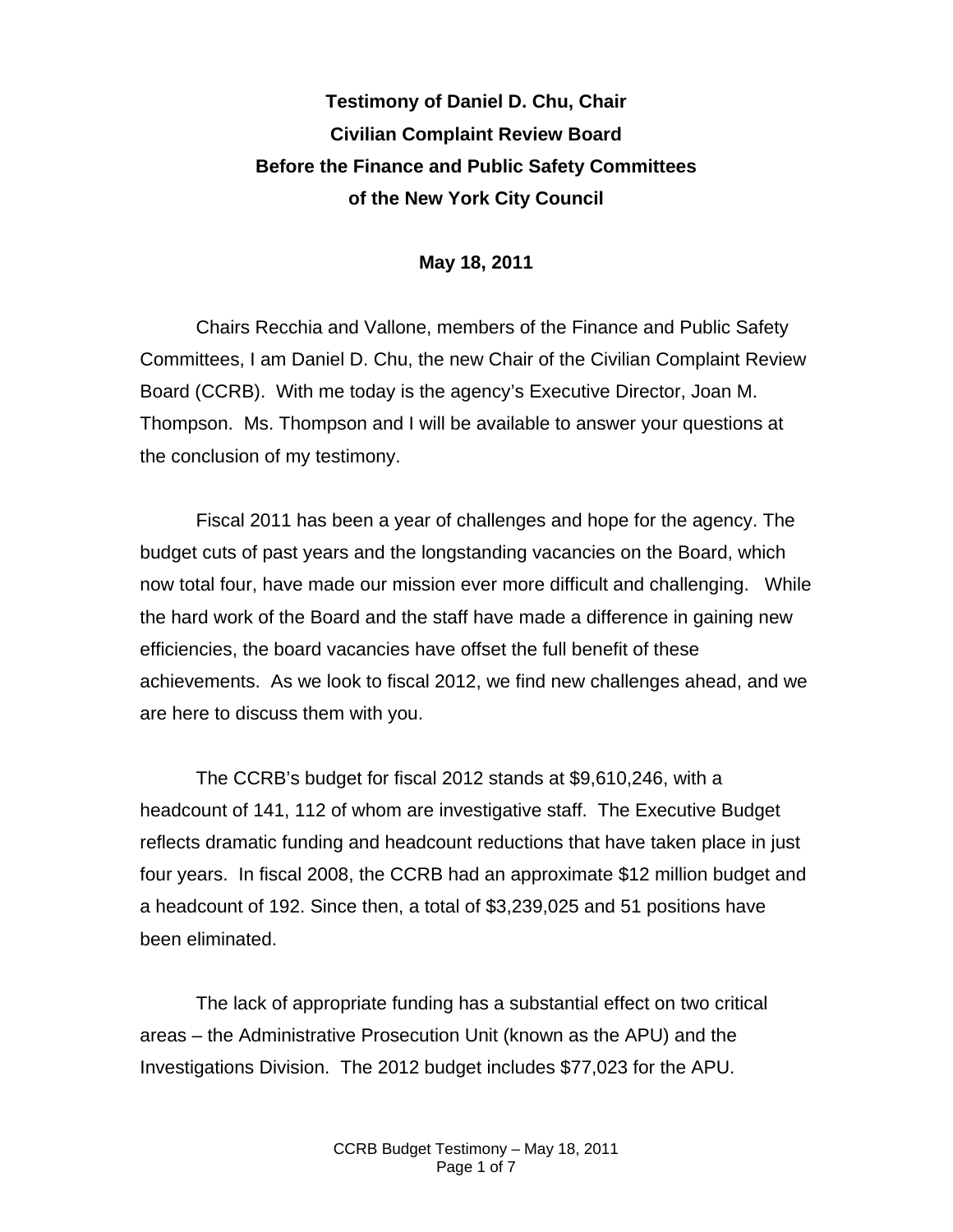However, this funding makes possible the continued operation of the program for only six months in fiscal 2012. It only supports two of the four positions that were originally funded in 2011 – eliminating an attorney and a clerical position.

The reduction in funding will also affect our investigative mission as investigative dockets will increase. Investigative headcount has dropped precipitously from 153 in 2008 to 112 positions in 2012, or 28%. As a result, the loss of 41 investigators has led to higher caseloads per investigator. In fiscal 2008 an investigator received, on average, 49 complaints annually. From fiscal 2009 to fiscal 2011, investigators have received, on average, 53 complaints per year. In 2012, we project that investigators will receive – based on 2011 complaint levels – an average of 57 complaints per year, or 16% more complaints than in 2008.

Accordingly, we respectfully request that the Council restore to the CCRB's fiscal 2012 budget some of the funding that we have lost in recent budget cycles. In particular, we seek restoration of funding for the APU and seven investigative positions for a total amount of \$518,345.

## **Restoration of the Administrative Prosecution Unit**

In February 2010, the Police Commissioner and the former Chair announced a pilot program under which CCRB attorneys would be designated as lead prosecutor for a portion of the substantiated CCRB cases brought to trial. The project was funded by the Administration for fiscal year 2011 through a onetime increase to the CCRB's budget of \$366,313. The funds provided for four positions; a lead and an assistant prosecutor, one investigator and one clerical position. We have hired the investigator and the lead prosecutor, a former United States Attorney for the Eastern District. The other two positions were never filled – even though candidates were interviewed - because of the two-forone hiring restriction imposed by OMB as well as the uncertainty about the continuation of the program.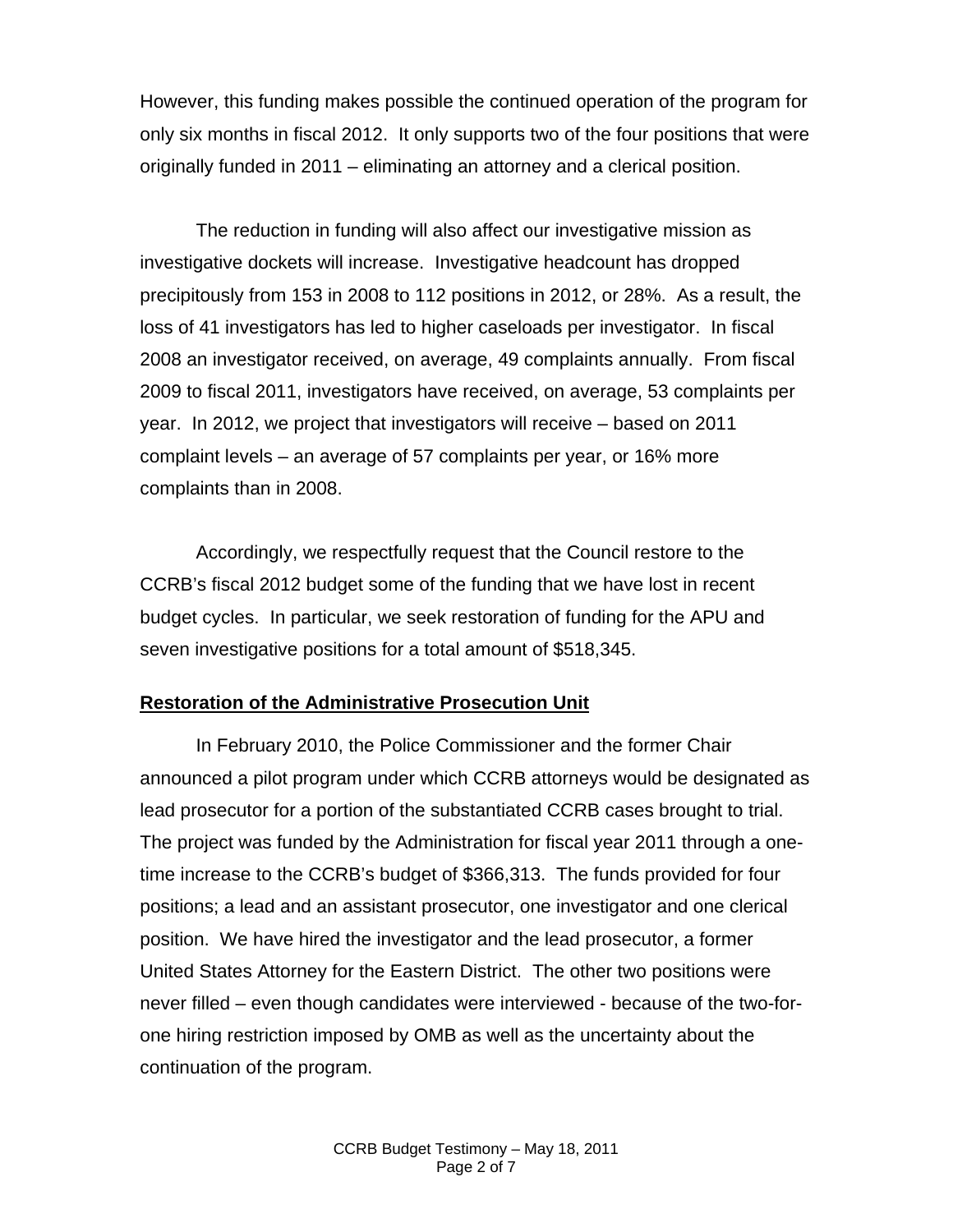The APU builds on our second seat program, started in the fall of 2008, under which a CCRB attorney acts as supporting counsel to the assigned Department prosecutor. When time permits, a CCRB attorney, whose primary function is to provide legal review of CCRB investigations, participates in the second seat program. The second seat attorney presents at least one direct and one cross examination and participates in witness preparation, plea negotiations and trial strategy. When we began the program we had four full time CCRB attorneys. Due to budget reductions, we now have two agency attorney lines one of which has been vacant since mid-2009 because of financial and hiring constraints. However, the volume of cases the NYPD has invited us to second seat has increased. Unlike lead prosecution cases, which are limited to a portion of the CCRB trial cases, there is no limit to the number of cases CCRB's attorneys can second seat. We have turned down the invitation to participate in at least four trials because of lack of available staff.

Through both programs, APU and the second seat, the CCRB has participated in eighteen prosecutions to date and six additional cases are scheduled. Our lead APU attorney has participated in three trials. Her first solo lead prosecution trial is scheduled to take place on May 24, 2011, and her second lead trial is scheduled to take place this summer. CCRB attorneys have acted as the second seat on fifteen cases, nine of which went to trial and six of which were resolved through a plea agreement. Four additional cases have been designated for the second seat program.

The CCRB will present an evaluation of the APU after the completion of the second lead prosecution trial. The metrics used to evaluate the program will not be limited to trial outcomes. Our analysis will include other factors such as: the opportunities the program affords the CCRB to inform trial commissioners and DAO advocates about our investigative process, the ways in which we are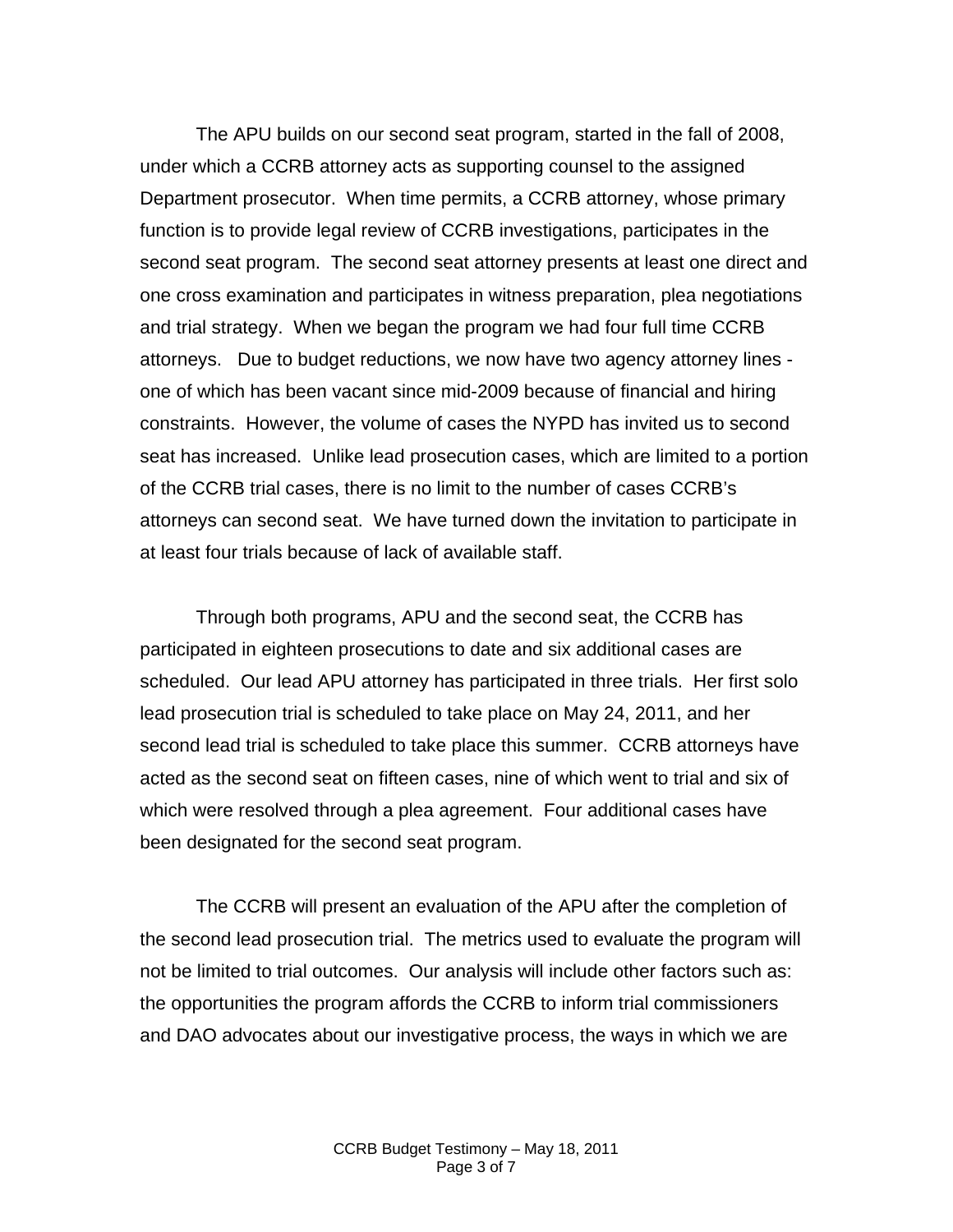able to enhance our training and legal review to reflect the unique forum of the NYPD trial room and the incidents of trial support APU staff are able to provide.

In March 2011 we submitted a "New Needs" request to the Administration to base-line funding for the APU at the same levels as fiscal 2011 (as described previously). In order to align our staffing, funding, and the Board's desire to maintain a presence in the trial room, we noted that the scope of the APU would be expanded to include the second seat program. The two attorneys funded through the APU would be available for all prosecutions, lead and second seat. The two team attorneys could then devote their time to CCRB's core mission and support our staff to conduct timely and thorough investigations.

The Administration has informed us that they will only fund two positions for the APU, the lead attorney and the investigator. Funding will only extend until December 2011, at which time they will reconsider our request. With reduced and short term funding it will be difficult for us to maintain our current level of participation in the NYPD trial room. Consequently, some of the benefits of the CCRB's participation in the prosecution process will be lost. Our investigations are strengthened by our role in the trial room; lessons learned there are incorporated into CCRB's training curriculum. Additionally, communication has increased between the NYPD and the CCRB as a result of this link. This communication has played a part in reducing the rate at which the NYPD declines to prosecute substantiated CCRB cases. From the public's perspective, confidence in the CCRB's mission is reinforced through the City's financial support of the APU.

 Accordingly, we respectfully request that the Council restore to the CCRB's fiscal 2012 budget that portion of the APU budget not included in the Executive Budget. Specifically, we request funding for two positions for the APU from July 1, 2011 through December 31, 2011 as well as funding for four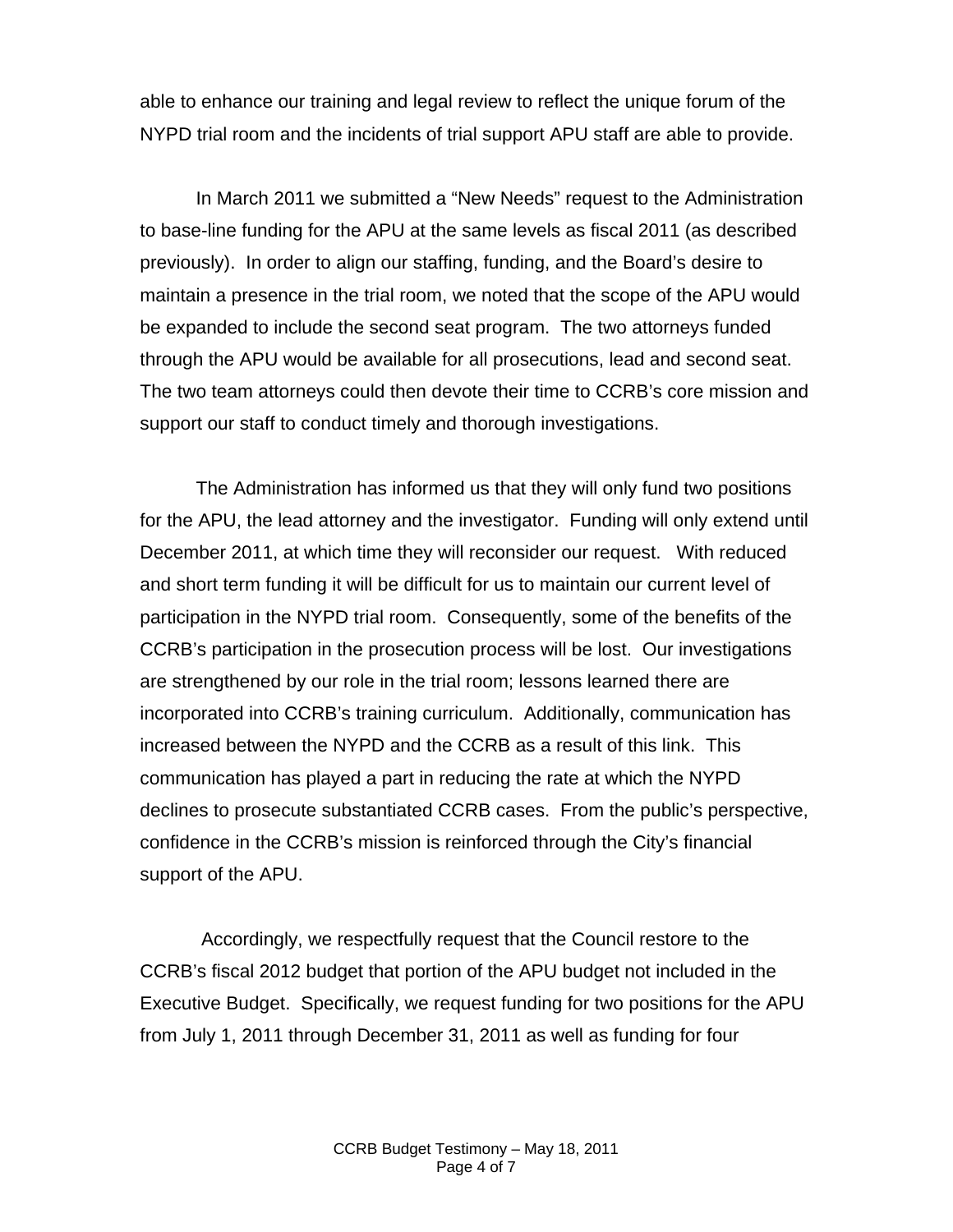positions from January 1, 2012 through June 30, 2012. The amount of restoration for the APU we seek is \$224,345**.** 

## **Restoration of Seven Investigative Positions**

The loss of seven investigative positions – on top of previous reductions will erase recent productivity gains attained in 2011 and will affect our mediation and outreach programs as well as our ability to issue policy recommendations. Equally important, with fewer investigators and higher workloads our services to the public will suffer. For instance, we will have to do fewer field visits and limit after hour contacts. Finally, we will not be able to keep pace with complaint filings at current complaint activity levels.

By the end of fiscal 2009, the agency's open docket was 3,358 cases; currently, the docket is at 2,556 cases. This reduction has been accompanied by a decrease in the average time it takes to complete an investigation. In 2009, when efficiency was lower, it took an average of 343 days to complete a full investigation and 392 days to complete a substantiated investigation. However, year-to-date 2011 the average time to complete a full investigation has declined to 282 days, and the average time to complete a substantiated investigation has decreased to 335 days.

However, we predict that in fiscal 2012 the loss of seven investigators will cause the open docket to rise to 3,304 cases, a 29% increase. Additionally, our average time to complete a full investigation could increase to 331 days – a 17% increase - and the average time to complete a substantiated investigation could climb to over 376 days for fiscal 2012, a 12% increase. Consequently, 26% of substantiated cases referred to NYPD are likely to be 15 months and older, which would double the 13% rate of 2011**.** This is very significant, as the NYPD has consistently indicated that the older a case, the more difficult it is to impose discipline. The rate at which the NYPD declined to prosecute CCRB cases was 17% for calendar year 2010, a significant reduction from previous years when it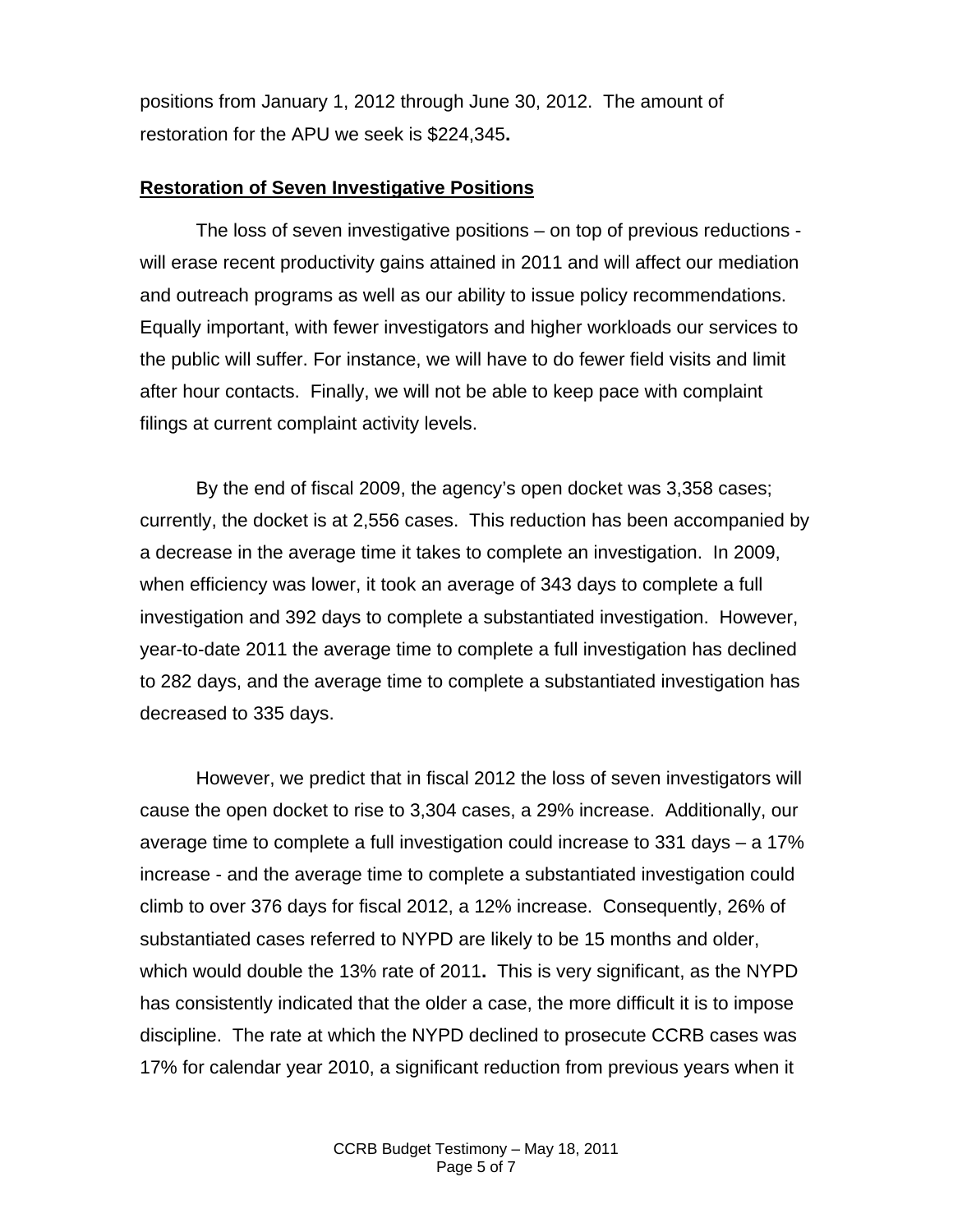was on average 30%. If the age of our substantiated cases goes up, we may see the decline to prosecute rate rise again.

In addition to the devastating effect the loss of investigators will have on the agency's productivity, with less staff the CCRB will be unable to continue its expansion of two important programs, Mediation and Outreach, as well as its work identifying trends and making policy recommendations. These initiatives are mostly staffed through our investigator pool. In the beginning of 2010, the Board reiterated its commitment to these areas and the last two years have been a success in this regard.

In fiscal 2011, the number of cases that the CCRB resolved through our mediation program has risen significantly from the prior year. In fiscal 2009, the CCRB mediation program closed 193 cases; year-to-date we have closed 285 cases. Similarly, the Outreach Unit has almost doubled the number of outreach presentations it conducts annually.

The work of our investigators makes possible the identification of trends and areas of concern. Thus, for instance, our recommendation to the Department concerning improper stops in New York City Housing Authority developments was made possible through numerous hours of work reviewing hundreds of cases in addition to the daily responsibilities. With fewer resources, the same task would be impossible to perform.

Accordingly, we respectfully request that the Council restore to the CCRB's fiscal 2012 budget funding for seven investigative positions. The amount of restoration for the Investigations Division we seek is \$294,000**.**

In closing, we are seeking your support to keep the APU pilot-program fully funded and to restore the investigative positions I have just described. The total amount of restoration we seek is \$518,345. We thank you for your time and